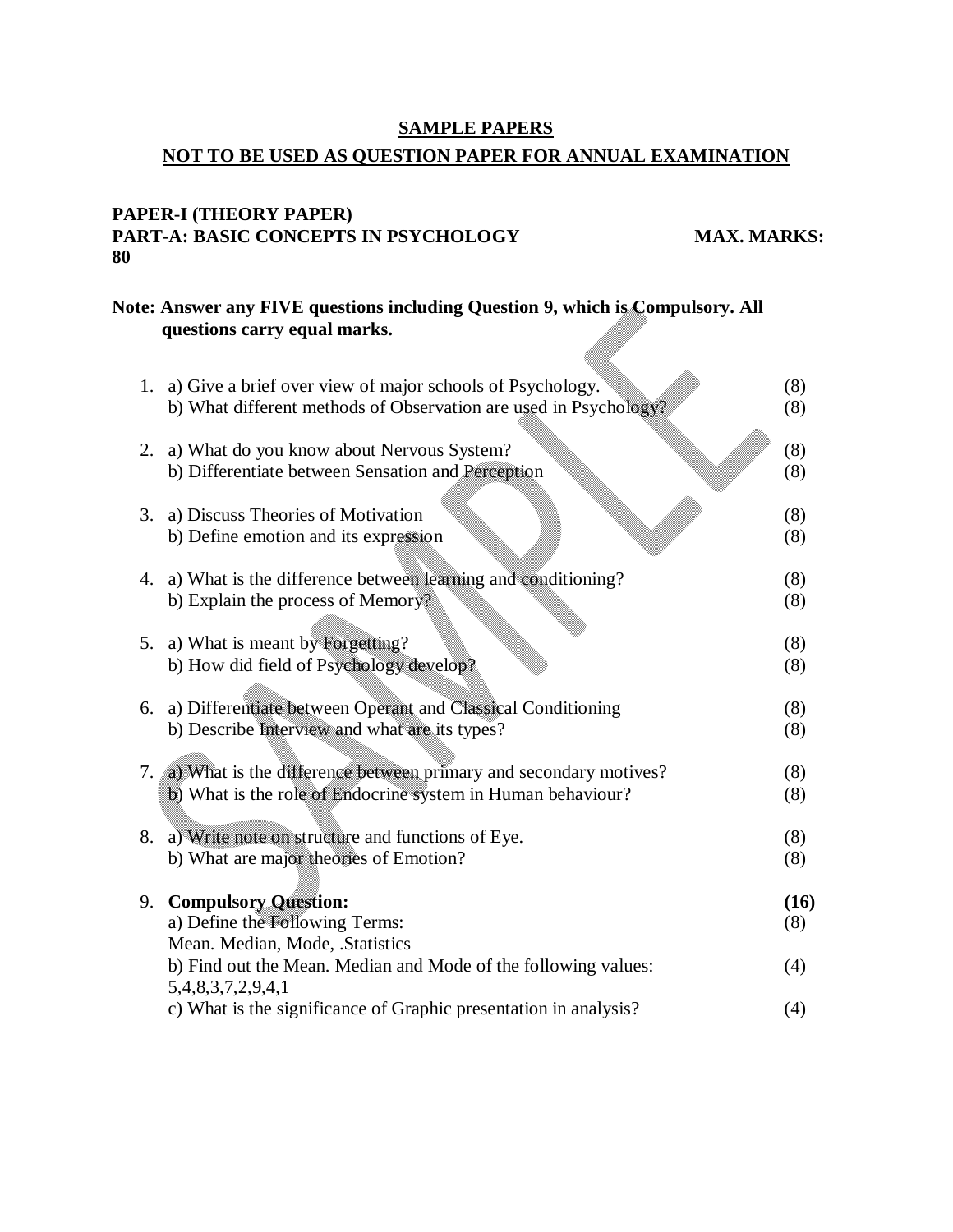### **NOT TO BE USED AS QUESTION PAPER FOR ANNUAL EXAMINATION**

filia)

#### **PAPER-II (THEORY PAPER) PART-A: APPLIED AREAS OF PSYCHOLOGY MAX. MARKS: 80**

#### **Note: Answer any FIVE questions. All questions carry equal marks**

|    | 1. a) What is the scope of Psychology?                                          | (8) |
|----|---------------------------------------------------------------------------------|-----|
|    | b) What do you understand by Clinical Psychology and its role                   | (8) |
|    | 2. a) Write brief history of Counseling Psychology.                             | (8) |
|    | b) Name and define various approaches to I/O Psychology.                        | (8) |
|    | 3. a) What is the role of Developmental Psychologist in Pakistan?               | (8) |
|    | b) What are the emerging areas in Psychology?                                   | (8) |
|    | 4. a) Describe Models of Health Psychology.                                     | (8) |
|    | b) Which techniques of Assessment and Intervention are used by a                | (8) |
|    | <b>Counseling Psychologist?</b>                                                 |     |
|    | 5. a) What are different types of groups? Describe in detail.                   | (8) |
|    | b) What is the importance of Sport Psychology in the World?                     | (8) |
| 6. | a) What is the status of Forensic Psychology in Pakistan?                       | (8) |
|    | b) How would you differentiate between Prejudice and Stereotypes?               | (8) |
| 7. | a) Discuss the role of School Psychologist.                                     | (8) |
|    | b) Which services are provided by I/O Psychologist?                             | (8) |
| 8. | a) Describe different Perspectives of Educational Psychology.                   | (8) |
|    | b) What is the difference between Clinical Psychology and Health<br>Psychology? | (8) |
|    | 9. a) What are the types and characteristics of Leadership?                     | (8) |
|    | b) How field of Health Psychology emerged?                                      | (8) |